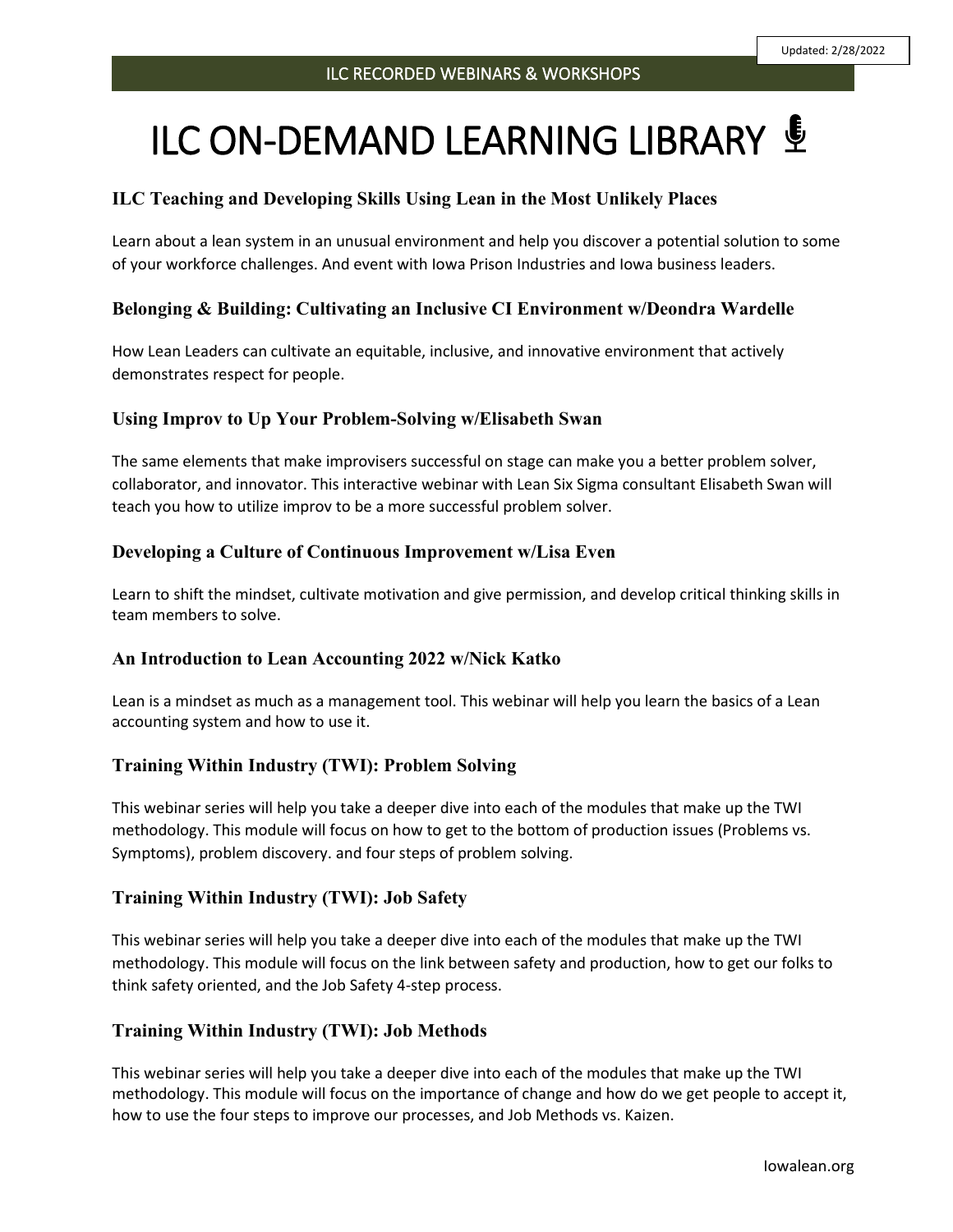#### **Training Within Industry (TWI): Job Relations**

This webinar series will help you take a deeper dive into each of the modules that make up the TWI methodology. This module will focus on the importance of people in ALL our work, how to build and maintain good relationships, logical problem solving for people problems**.** 

## **Training Within Industry (TWI): Job Instruction**

This webinar series will help you take a deeper dive into each of the modules that make up the TWI methodology. This module will focus on the importance of planning your trainings—the training timetable, how to prepare to train, the four steps of instruction (demonstration).

## **Coaching Kata Overview**

This one-hour webinar facilitated by Jesse DePriest will provide an overview of the Improvement/Coaching Kata and how it can be an effective way to teach teams to think scientifically about work and solve realworld problems together.

## **Danfoss Virtual Tour/Event**

Attendees will participate in a virtual event featuring Ames, Iowa-based Danfoss Power Solutions, as team members share information about their continuous improvement program.

#### **How Lean Can Make Your Organization a Great Place to Work Panel Discussion**

This virtual event will be a panel discussion including five companies named to the Des Moines Register's Top Places to Work in 2020: Grinnell Mutual, Cambridge Investments, American Equity, REG, and Tri-City Electric. In an era where companies struggle perpetually to find enough qualified employees, these companies will show you how Lean helped them improve their ability to attract new workers.

#### **Leading the People Side of Lean**

This one-hour webinar will help you improve the way you interact with people along your Lean journey, whether you're in an official management role or an informal leader trying to influence and support teams.

#### **Lean A3 Problem Solving**

This webinar will explain how your organization can bring to life the values articulated in its guiding principles or mission statement. Learn to connect the values of Lean to problem solving and understand what it takes to develop clear, concise, and effective problem-solving A3's.

#### **Value Stream Transformation**

This one-hour webinar, based on Karen Martin & Mike Osterling's Shingo Award-Winning book *Value Stream Mapping*, will describe how value stream analysis can be used in companies of all types and sizes.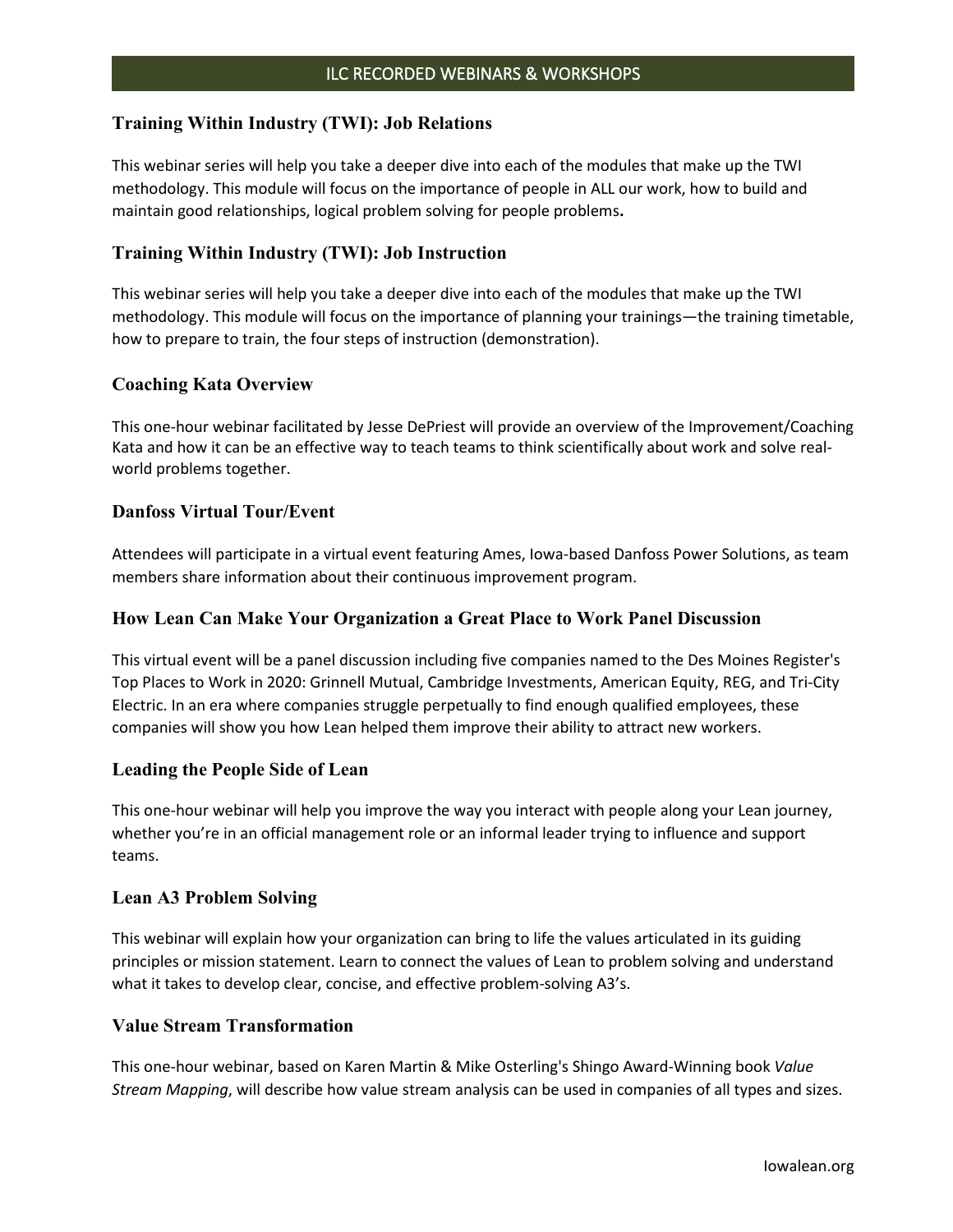#### **5 Problems with Your Problem Solving**

People have been teaching problem-solving for decades, usually focusing on some form of PDCA (Plan, Do, Check, Act). Yet somehow, most companies never really get beyond the templates and the terminology. This webinar will explain what gets in the way of problem-solving success.

#### **Staging Workplace Communication Webinar w/Stephanie Salasek**

Become more organized and effective when communicating in large group presentations, meetings, or individual conversations. Participants will learn the value of putting people first and understanding what is going on with individuals in the audience before preparing content.

#### **Training Within Industry (TWI) Overview**

Nick Turner, owner and certified instructor at TWI Leadership LLC, will discuss the importance for leaders to focus on training their people, how TWI can help with that, and who would benefit from using it.

#### **Diversity and Inclusion Webinar**

This webinar is designed to help equip and empower CI professionals with the awareness, impact, and actions necessary to make a difference within and beyond the workplace. Participants will leave with a greater understanding of: what discrimination looks like, the effects of discrimination on the individual, the community, and the workplace, how you can impact diversity and inclusion in your organization as an observer, influencer, and continuous improvement practitioner.

#### **Virtual Tour – ALMACO**

Join the Iowa Lean Consortium for this Continuous Improvement story as we take a virtual tour of Almaco.

#### **Work From Home Round Table**

This webinar is designed to help us learn from each other by talking about those challenges together. Join Tracy Schuster, Iowa Lean Consortium program director, and a panel of other non-experts as they share their wings and lessons learned while working from home.

#### **Learning to Lead, Leading to Learn Webinar**

In this webinar, Katie will present on becoming a more intentional people-centered leader. Katie Anderson will share insights and practices about leadership and learning – and challenge you to set your intention for your personal improvement.

#### **Digital 5s For Organizations**

This webinar is designed to show you how you can apply 5S principles to digital information in your own organization. Participants will learn: why Digital 5S is important, what Sort, Set in Order, Security, Standardize, and Sustain mean in a digital world, how Digital 5S worked in a real-world case study, how to measure its effectiveness.